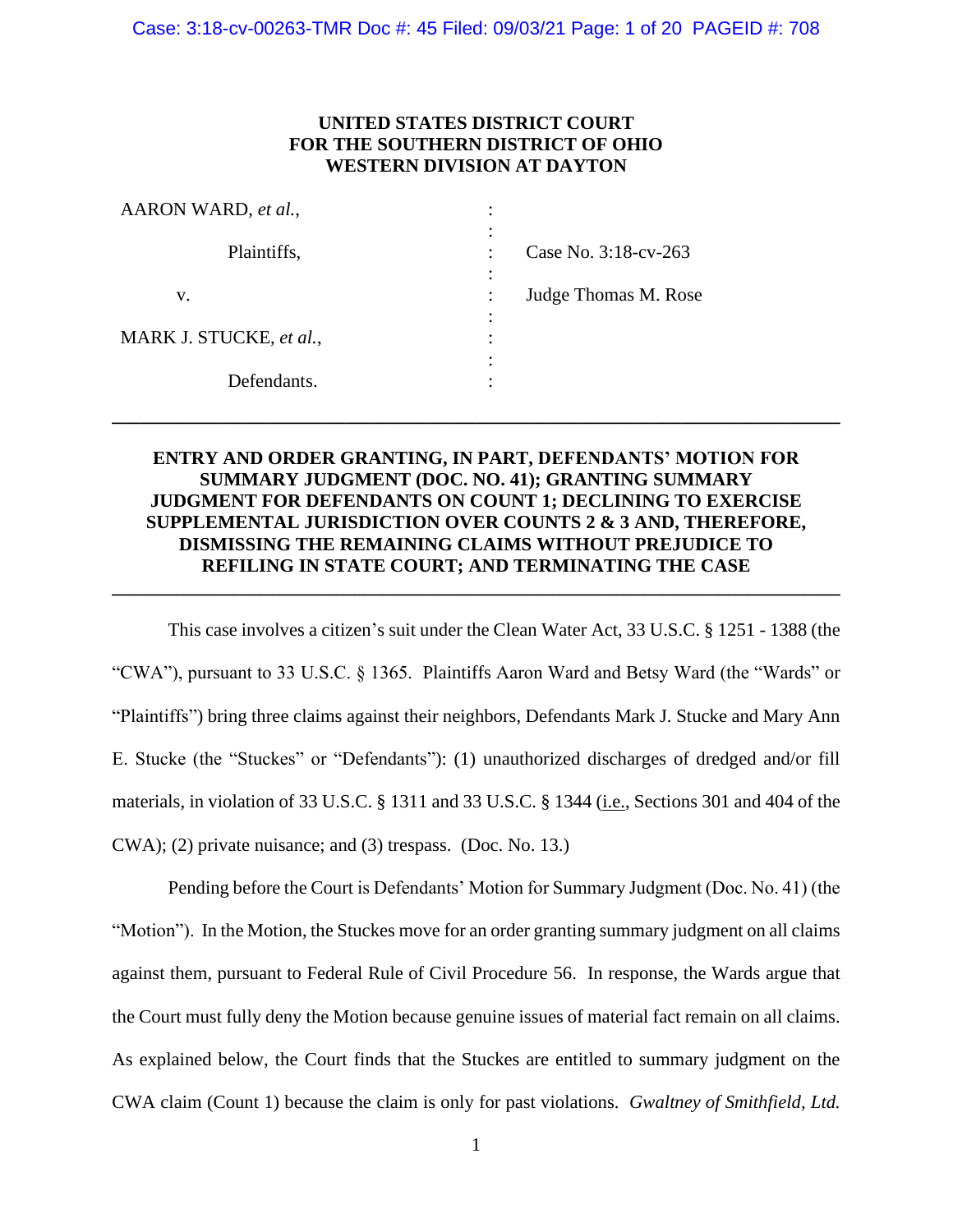#### Case: 3:18-cv-00263-TMR Doc #: 45 Filed: 09/03/21 Page: 2 of 20 PAGEID #: 709

*v. Chesapeake Bay Foundation, Inc.*, 484 U.S. 49, 64, 108 S. Ct. 376, 98 L. Ed. 2d 306 (1987) (the CWA "does not permit citizen suits for wholly past violations"). The Wards' remedy, if any, is not grounded in the CWA in federal court. The Court declines to exercise supplemental jurisdiction over the remaining claims.

Therefore, the Court **GRANTS IN PART** the Motion; grants summary judgment to the Stuckes on Count 1 of the First Amended Complaint (the "Complaint"); declines to exercise supplemental jurisdiction over Counts 2 and 3 and, therefore, dismisses the remaining claims without prejudice to refiling in state court; and orders the Clerk of Court to terminate this action from the docket of the United States District Court for the Southern District of Ohio.

## **I. BACKGROUND <sup>1</sup>**

## **A. The Properties, Surrounding Waters, and Earth-Moving Activities**

The Stuckes' property consists of approximately 191 acres of field used primarily for agricultural purposes. (Doc. No. 13 at PageID 122; *see also* Doc. No. 41-1 (Aff. of Mark Stucke) at PageID 329.) The Stuckes' property is west of, and adjacent to, the Wards' property and residence in Darke County, Ohio. (Doc. No. 13 at PageID 122, 125; Doc. No. 41 at PageID 309.) There is a stream channel on the east end of the Stuckes' property. (Doc. No. 43-4 (Aff. of Pls.' expert) at PageID 508.) That channel is now the start of the headwaters of Boyd Creek. (*Id.* at PageID 508-09.) The channel and the rest of Boyd Creek run for approximately 3.3 miles before emptying into the Stillwater River, which runs into the Great Miami River, which runs into the Ohio River. (*Id.* at PageID 510.)

Before the year 2000, the prior owners of the Stucke property installed two grassed

<sup>&</sup>lt;sup>1</sup> For purposes of resolving the Motion, the recitation in the "Background" section includes undisputed facts and otherwise assumes the evidence of the non-moving party as true and draws all reasonable inferences in the nonmoving party's favor, as is appropriate at this stage. *Anderson v. Liberty Lobby, Inc.*, 477 U.S. 242, 255, 106 S. Ct. 2505, 91 L. Ed. 2d 202 (1986); *Tolan v. Cotton*, 572 U.S. 650, 660, 134 S. Ct. 1861, 188 L. Ed. 2d 895 (2014).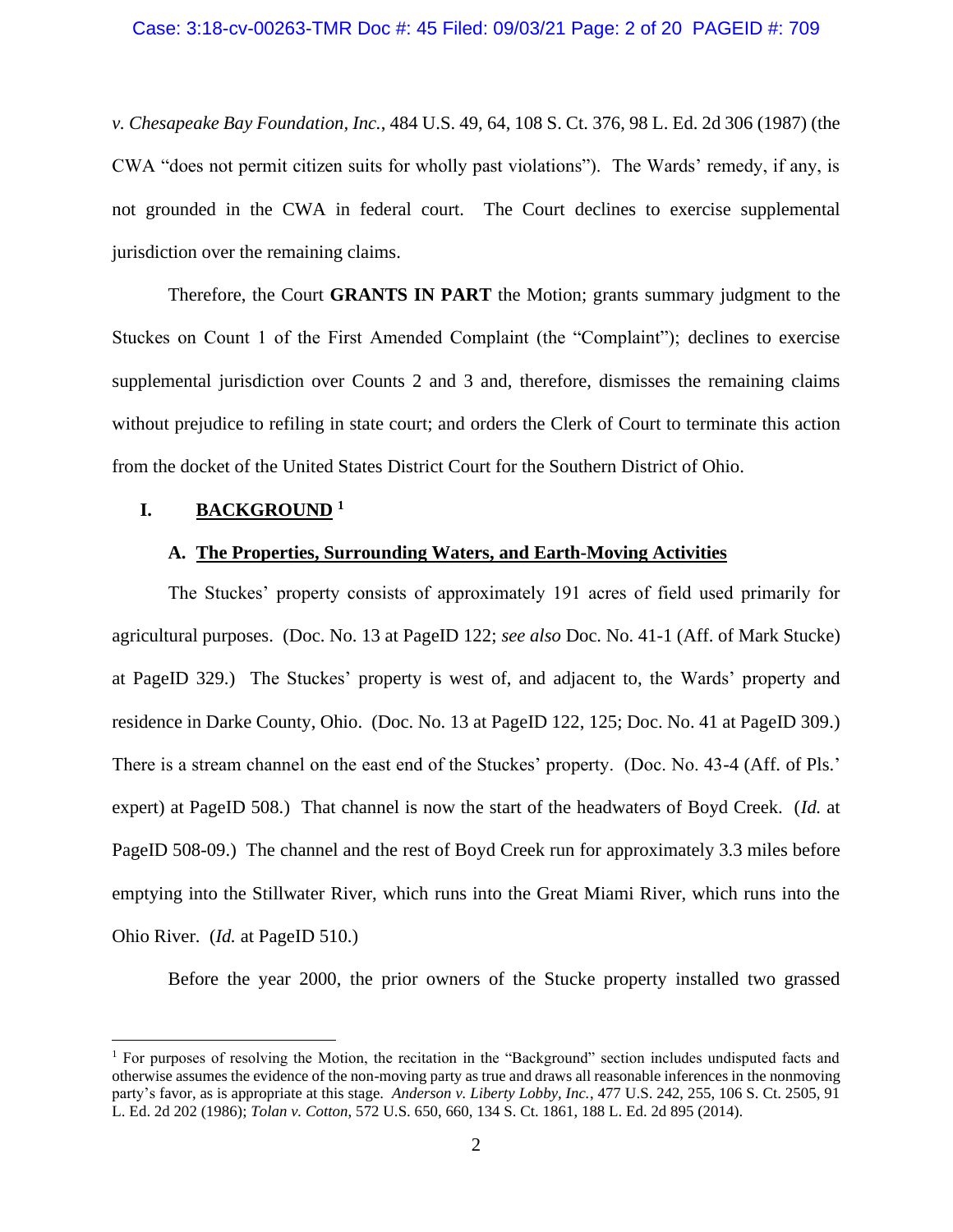### Case: 3:18-cv-00263-TMR Doc #: 45 Filed: 09/03/21 Page: 3 of 20 PAGEID #: 710

waterway channels on the property. (Doc. No. 43-4 at PageID 508; Doc. No. 41-1 at PageID 329.) The channels collect and divert surface runoff to the stream channel on the east end of the Stucke property. (*Id.*) In 1984, 2006, and 2011, the Stuckes or their predecessors in ownership installed drainage tiles on the property. (Doc. No. 43-7 at PageID 655-56.) In the fall of 2014, the Stuckes engaged in excavation of their property and installed field drainage tiles throughout the property, diverting water to Boyd Creek.<sup>2</sup> (Doc. No. 43-4 at PageID 509.) There is no evidence that either the Stuckes or their predecessors in ownership obtained a CWA section 404 permit.

### **B. Flooding**

On or about July 13, 2015, a heavy rain event occurred and the stormwater, groundwater, and surface water discharges from the Stucke property overflowed and flooded the stream channel, in turn flooding the Ward property and other nearby properties. (Doc. No. 13 at PageID 130; *see also* Doc. No. 41-1 at PageID 329.) The Wards' home was destroyed, along with the personal belongings in their home and on their property. (Doc. No. 13 at PageID 130.) Prior to July 13, 2015, the Wards had never experienced flooding or damages related to flooding in their home or on their property since they moved there in 2004. (*Id.* at PageID 125.)

As a result of the above-referenced excavation activities and installation of field drainage tiles, the stream channel abutting the Wards' property has flooded and continues to experience damages related to flooding, causing severe damage to the Wards' home and property. (Doc. No. 43-4 at PageID 509.) The Wards are experiencing flood events near their property on a more frequent basis. (Doc. No. 43-6 (Pls.' expert's rebuttal report).)

<sup>2</sup> The Stuckes assert that installation of drainage tiles never took place in 2014. (*See* Doc. No. 41-1 at PageID 329 (Mark Stucke stating that, "[i]n 2006 and 2011 I placed 4 inch and 6 inch perforated plastic drain piping in my farm land"). As shown below, the outcome and analysis of this order is unaffected by whether installation of drainage tiles took place in 2014 or not. It is immaterial, and the Court will assume the truth of the Wards' evidence.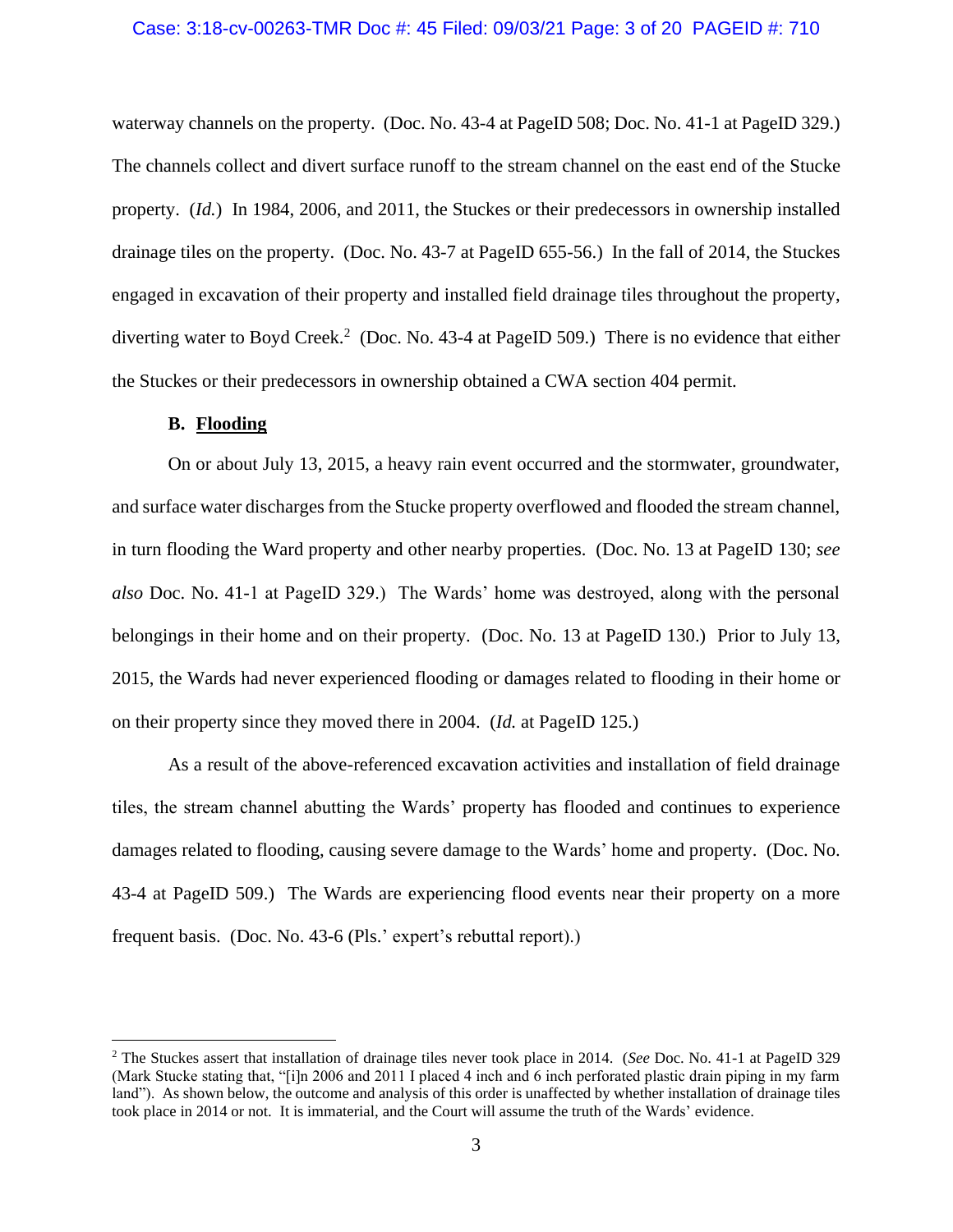## **C. Notice, Complaint, and Current Motion**

On February 14, 2017, prior to commencement of this lawsuit, the Wards gave notice of the citizen suit violations alleged in the Complaint in a letter addressed to the Stuckes, the Army Corp of Engineers, the United States Environmental Protection Agency (USEPA), and the Ohio Environmental Protection Agency (OEPA). (Doc. No. 13 at PageID 121; Doc. No. 13-1 at PageID 141-43.) It is undisputed that no governmental agency has taken any enforcement action, even after receiving that notice. (*See* Doc. No. 41 at PageID 313-14; Doc. No. 43-1 at PageID 424.)

After more than 60 days had passed since giving notice, the Wards filed this action on August 6, 2018. (Doc. No. 1.) They amended their complaint on November 20, 2018. (Doc. No. 13.) On June 9, 2021, following the close of discovery, the Stuckes filed the Motion. (Doc. No. 41.) The Wards filed a Response in opposition to the Motion (Doc. No. 43), and the Stuckes filed a Reply to that Response (Doc. No. 44). The Motion is fully briefed and ripe for review.

## **II. LEGAL STANDARDS FOR SUMMARY JUDGMENT**

Rule 56 of the Federal Rules of Civil Procedure provides that summary judgment "shall be rendered forthwith if the pleadings, depositions, answers to interrogatories, and admissions on file, together with the affidavits, if any, show that there is no genuine issue as to any material fact and that the moving party is entitled to a judgment as a matter of law." Fed. R. Civ. P. 56(c). Alternatively, summary judgment is denied "[i]f there are any genuine factual issues that properly can be resolved only by a finder of fact because they may reasonably be resolved in favor of either party." *Hancock v. Dodson*, 958 F.2d 1367, 1374 (6th Cir. 1992) (quoting *Anderson v. Liberty Lobby, Inc.*, 477 U.S. 242, 250, 106 S Ct. 2505, 91 L. Ed. 2d 202 (1986)).

The party seeking summary judgment has the initial burden of informing the court of the basis for its motion and identifying those portions of the pleadings, depositions, answers to interrogatories, and admissions on file, together with the affidavits, that it believes demonstrate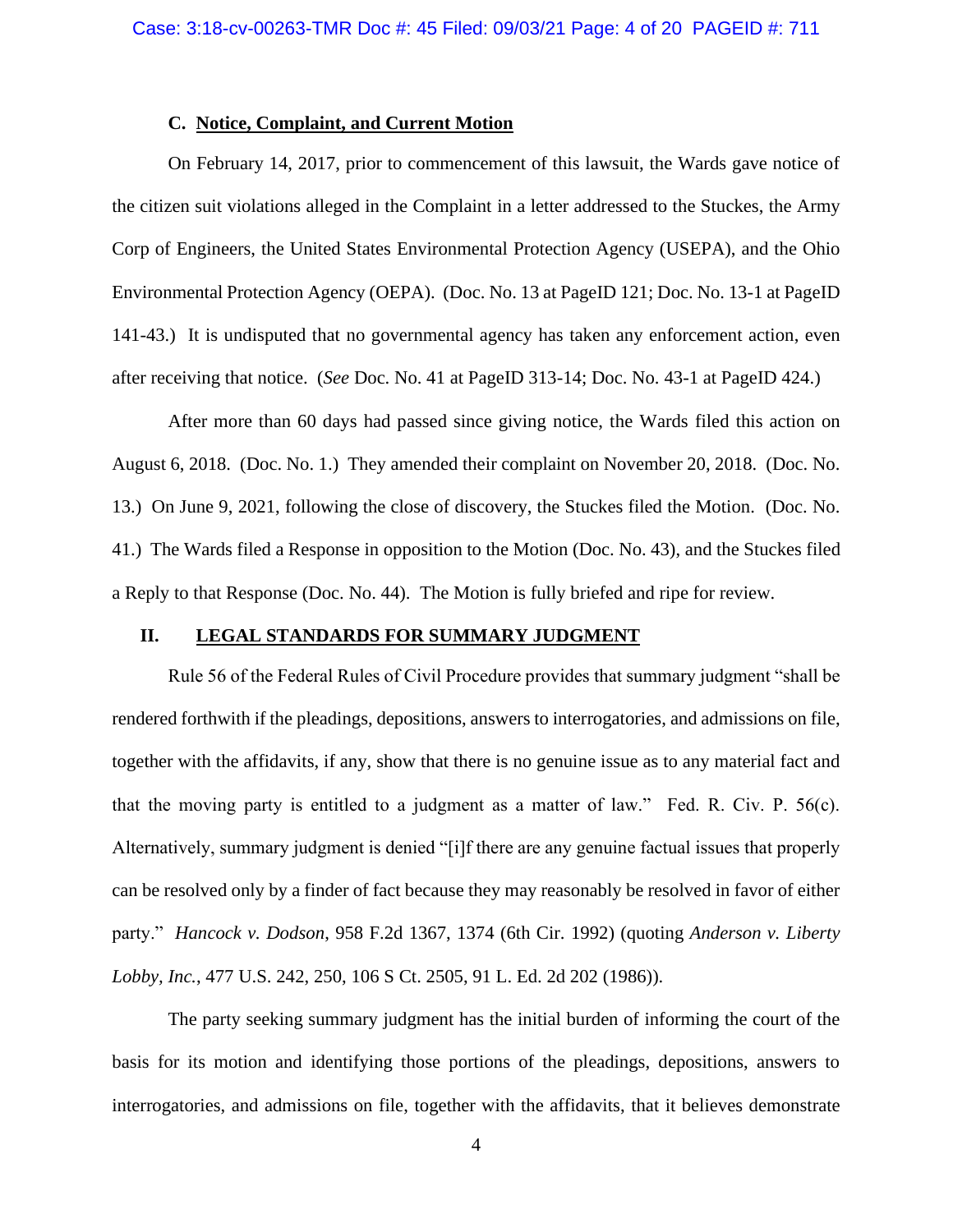### Case: 3:18-cv-00263-TMR Doc #: 45 Filed: 09/03/21 Page: 5 of 20 PAGEID #: 712

the absence of a genuine issue of material fact. *Celotex Corp. v. Catrett*, 477 U.S. 317, 323, 106 S. Ct. 2548, 91 L. Ed. 2d 265 (1986). The burden then shifts to the nonmoving party, who "must set forth specific facts showing that there is a genuine issue for trial." *Anderson*, 477 U.S. at 250 (quoting Fed. R. Civ. P. 56(e)). In opposing summary judgment, the nonmoving party cannot rest on its pleadings or merely reassert its previous allegations. *Id.* at 248-49. It also is not sufficient to "simply show that there is some metaphysical doubt as to the material facts." *Matsushita Elec. Indus. Co., Ltd. v. Zenith Radio Corp.*, 475 U.S. 574, 586, 106 S. Ct. 1348, 89 L. Ed. 2d 538 (1986). Rule 56 "requires the nonmoving party to go beyond the [unverified] pleadings" and present some type of evidentiary material in support of its position. *Celotex Corp.*, 477 U.S. at 324.

A party's failure "to properly address another party's assertion of fact as required by Rule 56(c)" can result in the court "consider[ing] the fact undisputed for purposes of the motion." Fed. R. Civ. P. 56(e). Additionally, "[a] district court is not ... obligated to wade through and search the entire record for some specific facts that might support the nonmoving party's claim." *InterRoyal Corp. v. Sponseller*, 889 F.2d 108, 111 (6th Cir. 1989). "The court need consider only the cited materials, but it may consider other materials in the record." Fed. R. Civ. P.  $56(c)(3)$ .

In ruling on a motion for summary judgment, it is not the judge's function to make credibility determinations, "weigh the evidence[,] and determine the truth of the matter, but to determine whether there is a genuine issue for trial." *Anderson*, 477 U.S. at 249, 255. In determining whether a genuine issue of material fact exists, the court must assume as true the evidence of the nonmoving party and draw all reasonable inferences in that party's favor. *Id.* at 255; *Matsushita*, 475 U.S. at 587; *Tolan v. Cotton*, 572 U.S. 650, 660, 134 S. Ct. 1861, 188 L. Ed. 2d 895 (2014). However, the "mere existence of a scintilla of evidence in support of the" nonmoving party is not sufficient to avoid summary judgment. *Anderson*, 477 U.S. at 252. "There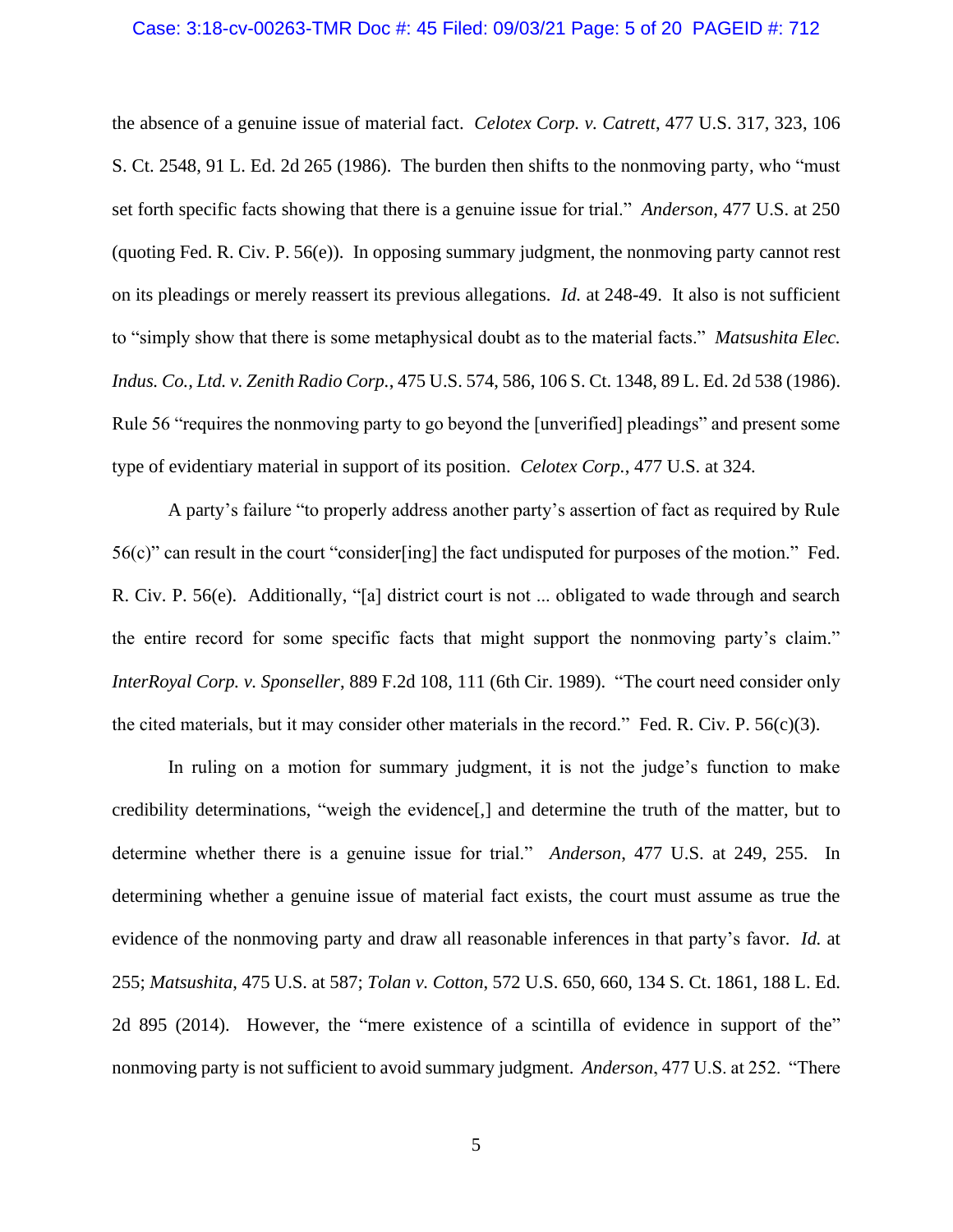### Case: 3:18-cv-00263-TMR Doc #: 45 Filed: 09/03/21 Page: 6 of 20 PAGEID #: 713

must be evidence on which the jury could reasonably find for the plaintiff." *Id*. The inquiry, then, is "whether reasonable jurors could find by a preponderance of the evidence that the" nonmoving party is entitled to a verdict. *Id*.

#### **III. ANALYSIS**

The Stuckes make five arguments for why they are entitled to summary judgment on the CWA claim: (1) it does not implicate "navigable waters" or "waters of the United States"; (2) it seeks to impose liability only for past violations—which is impermissible for citizen's suits; (3) it is time-barred; (4) it seeks to impose liability on the wrong parties; and (5) the farming exception under 33 U.S.C. § 1344 $(f)(1)(C)$  applies to preclude the claim. (Doc. No. 41 at PageID 308.) The Stuckes also make three arguments regarding the state law claims: (1) the Court should decline to exercise supplemental jurisdiction; (2) those claims are time-barred; and (3) there is no evidence that any act by Defendants caused a nuisance or trespass. (*Id.* at PageID 323-27.) As shown in the analysis below, the Court only addresses the Stuckes' second argument regarding the CWA claim because it is dispositive, and the Court declines to exercise supplemental jurisdiction over the remaining state law claims.

### **A. Violation of the Clean Water Act (Count 1)**

The first count in the Complaint is titled: "Unauthorized discharges of dredged and/or fill materials." (Doc. No. 13 at PageID 132.) The Wards bring that claim under the CWA, alleging violations of Sections 301 (Effluent limitations) and 404 (Permits for dredged or fill material) of that statute. (*Id.* at PageID 132-33.)

## **(1) The CWA's purpose and claims under 33 U.S.C. § 1311**

Congress' purpose in passing the CWA was to "'restore and maintain the … integrity of the Nation's waters.'" *Cnty. of Maui, Hawaii v. Hawaii Wildlife Fund*, 140 S. Ct. 1462, 1468, 206 L. Ed. 2d 640 (2020) (quoting 33 U.S.C. § 1251). The Act "broadly states that (with certain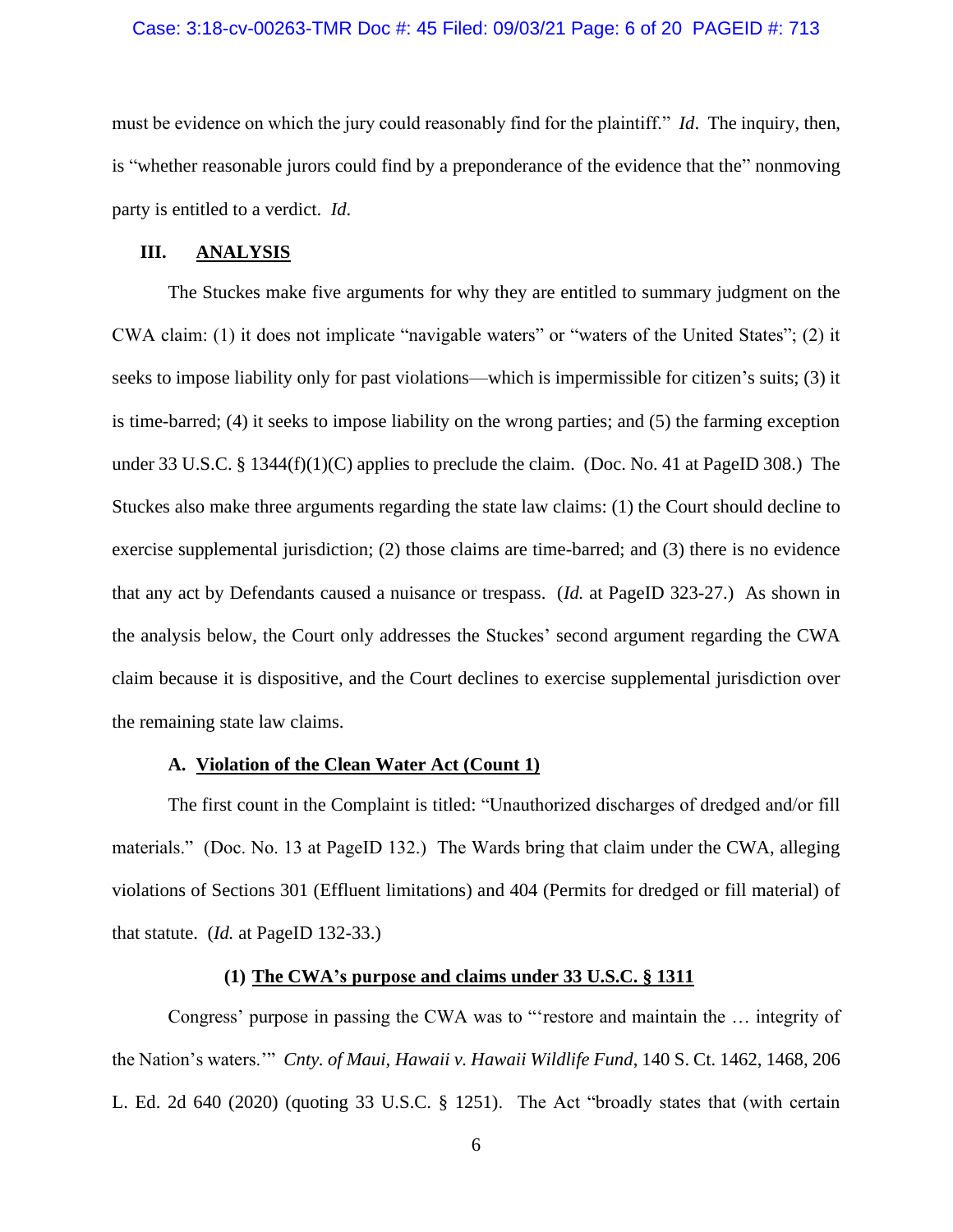### Case: 3:18-cv-00263-TMR Doc #: 45 Filed: 09/03/21 Page: 7 of 20 PAGEID #: 714

exceptions) 'the discharge of any pollutant by any person' without an appropriate permit 'shall be unlawful.'" *Id.* at 1469 (quoting 33 U.S.C. § 1311, i.e., section 301 of the CWA). Regarding permitting, 33 U.S.C. § 1344(a) (i.e., section 404(a) of the CWA) "authorizes the Secretary of the Army (through the United States Army Corps of Engineers), or a state with an approved program, to issue permits for the discharge of dredged or fill material into the navigable waters at specified disposal sites." *U.S. v. Cundiff*, 555 F.3d 200, 206 (6th Cir. 2009) (internal quotation marks omitted). Here, it is undisputed that the Stuckes did not receive a permit.

The CWA defines "discharge of a pollutant" as "any addition of any pollutant to navigable waters from any point source." 33 U.S.C. § 1362(12)(A). Thus, a viable CWA claim under 33 U.S.C. § 1311 requires (1) an addition (2) of a pollutant (3) to navigable waters (4) from a point source (5) by a person. 33 U.S.C. §§ 1311(a), 1362(6), 1362(7), 1362(12), 1362(14), 1362(16); *see also Cundiff*, 555 F.3d at 213. The terms "pollutant," "navigable waters," and "point source" are all specifically defined in the CWA. *See* 33 U.S.C. §§ 1362(6), 1362(7), 1362(14). The term "pollutant" is defined in the Act to include, among other things, "dredged spoil, … chemical wastes, biological materials, radioactive materials, … rock, sand, … and agricultural waste discharged into water." 33 U.S.C. § 1362(6); *see also Cundiff*, 555 F.3d at 213. Additionally, the Sixth Circuit in *Cundiff* held that, when material is excavated from a wetland, its redeposit in the same wetland can add a pollutant where none had been before. *Cundiff*, 555 F.3d at 214 (involving the addition of dredged or excavated dirt from a ditch dug by the defendants to defendants' own wetlands).

### **(2) CWA citizen's suit particularities and requirements**

The CWA claim here is a citizen's suit brought pursuant to 33 U.S.C. § 1365(a)(1), which in certain circumstances allows a private citizen to commence a civil action against a person "who is alleged to be in violation of … an effluent standard or limitation under" the CWA, such as 33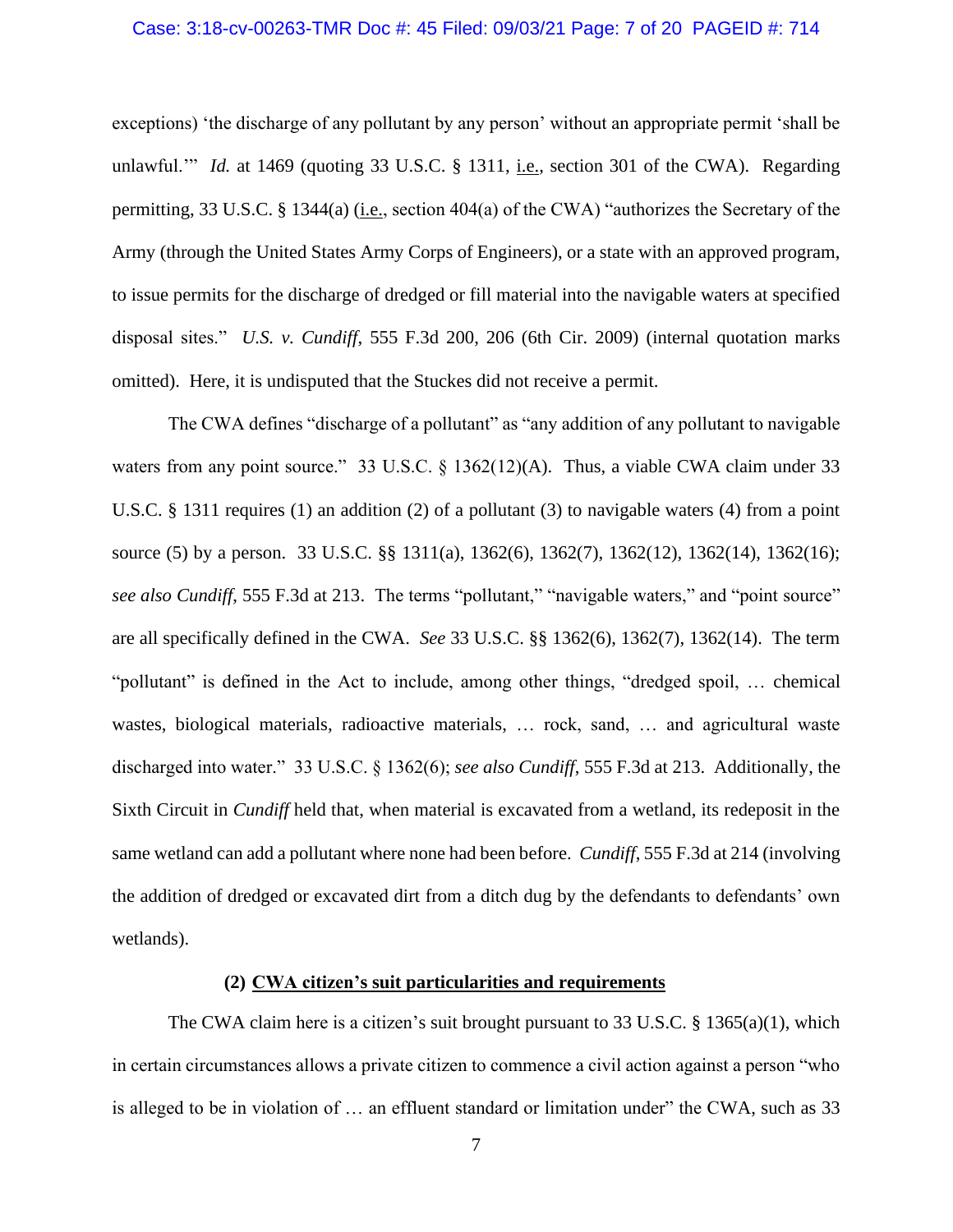U.S.C. § 1311. 33 U.S.C. § 1365(a). The remedies available to citizen plaintiffs are limited and do not include compensatory damages. *See* 33 U.S.C. § 1365(a), (d); *Ailor v. City of Maynardville, Tenn.*, 368 F.3d 587, 590 (6th Cir. 2004) ("[t]he CWA limits the remedies available to citizen plaintiffs to injunctive relief, the assessment of civil penalties, and attorney's fees"; "[n]o compensatory damages are authorized under the CWA"); *see also Day, LLC v. Plantation Pipe Line Co.*, 315 F. Supp. 3d 1219, 1238 (N.D. Ala. 2018) ("[t]he inescapable prospective orientation of the phrase 'in violation' is mirrored by the relief the CWA affords plaintiffs suing under the citizen-suit provision, which does not give citizen-plaintiffs the right to damages") (internal quotation marks omitted). "Citizen suits are merely intended to supplement, not supplant, enforcement by state and federal government agencies." *Ailor*, 368 F.3d at 590. Except in limited circumstances not relevant to this case, the private citizen is required to provide notice of the alleged violation to the alleged violator, as well as to the appropriate federal and state agencies, at least sixty days prior to commencing the citizen's suit. 33 U.S.C. § 1365(b). "The purpose of the notice provision is to give the [appropriate federal and state agencies] a chance to initiate action that might preclude the need for a citizen suit." *Ohio Pub. Int. Rsch. Grp. v. Laidlaw Env't Servs., Inc.*, 963 F. Supp. 635, 639 (S.D. Ohio 1996).

Significantly, based on the language of the Act, the CWA "does not permit citizen suits for wholly past violations." *Gwaltney*, 484 U.S. at 64. "Rather, there must be 'an ongoing violation.'" *Frilling v. Honda of Am. Mfg., Inc.*, 101 F. Supp. 2d 841, 845 (S.D. Ohio 1998) (quoting *Gwaltney*, 484 U.S. at 59). "An ongoing violation is one where [there] is either [a] continuous or intermittent violation—that is, a reasonable likelihood that a past polluter will continue to pollute in the future." *Day*, 315 F. Supp. 3d at 1239 (internal quotation marks omitted). Thus, "citizens must prove 'a state of either continuous or intermittent violation' to prevail." *Tamaska v. City of Bluff City,*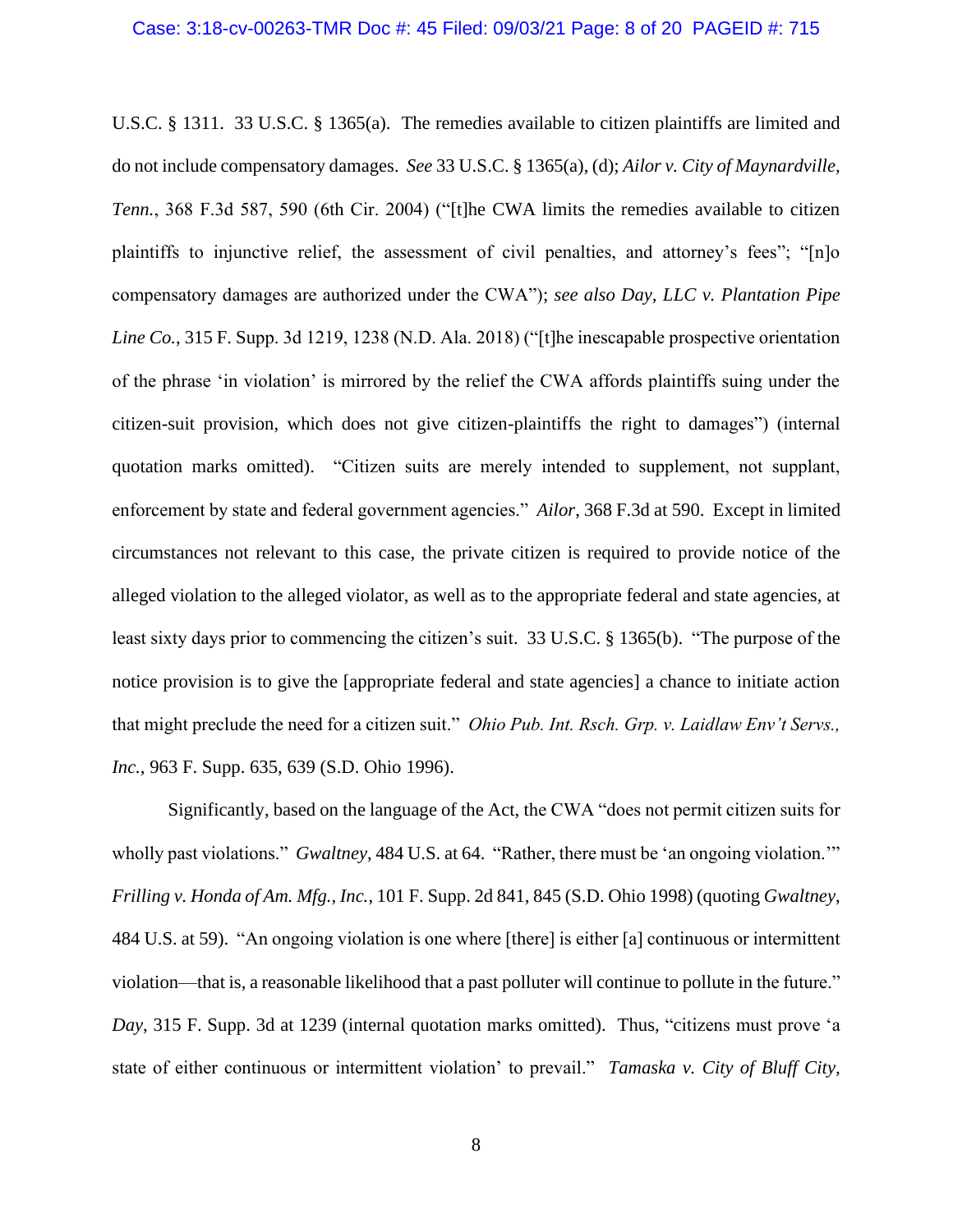*Tenn.*, 26 F. App'x 482, 485 (6th Cir. 2002) (quoting *Gwaltney*, 484 U.S. at 57); *see also Gwaltney*, 484 U.S. at 57-59 ("the harm sought to be addressed by the citizen suit lies in the present or the future, not in the past"). Citizens who bring CWA citizen suits only for past violations lack standing. *Ailor*, 368 F.3d at 596-97 (in the context of a CWA citizen's suit, "[s]tanding concerns only whether a plaintiff has a viable claim that a defendant's unlawful conduct was occurring at the time the complaint was filed") (internal quotation marks omitted).

"A citizen may establish that a violation is ongoing either 1) by proving violations that continue on or after the date the complaint is filed, or 2) by adducing evidence from which a reasonable trier of fact could find a continuing likelihood of a recurrence in intermittent or sporadic violations." *Tamaska*, 26 F. App'x at 485 (internal quotation marks omitted). The question at the summary judgment stage is if there are any genuine issues of material fact regarding whether the defendant's alleged violations were continuing, or there was a continuing likelihood of their recurrence, at the time the complaint was filed. *Allen Cnty. Citizens for the Environment, Inc. v. BP Oil Co.*, No. 91-3698, 966 F.2d 1451 (table), 1992 U.S. App. LEXIS 14906, 1992 WL 138410, at \*1-2 (6th Cir. June 18, 1992) (affirming district court's determination "that the plaintiffs had failed to raise a genuine issue of material fact as to whether BP's alleged violations of its NPDES permit were continuing at the time the complaint was filed or that there existed a continuing likelihood of their recurrence at that time"; explaining that there was no "genuine issue of material fact as to whether BP was engaged in 'ongoing' violations," so plaintiffs "lacked standing to prosecute a citizen suit under the" CWA).

### **(3) The Wards' CWA citizen suit is for "wholly past violations"**

Here, the Wards assert that their citizen suit "seeks to address the unpermitted discharge of dredged and/or fill materials to waters of the United States, including wetland areas, in violation of Sections 301 and 404 of the CWA." (Doc. No. 43-1 at PageID 428.) More specifically, the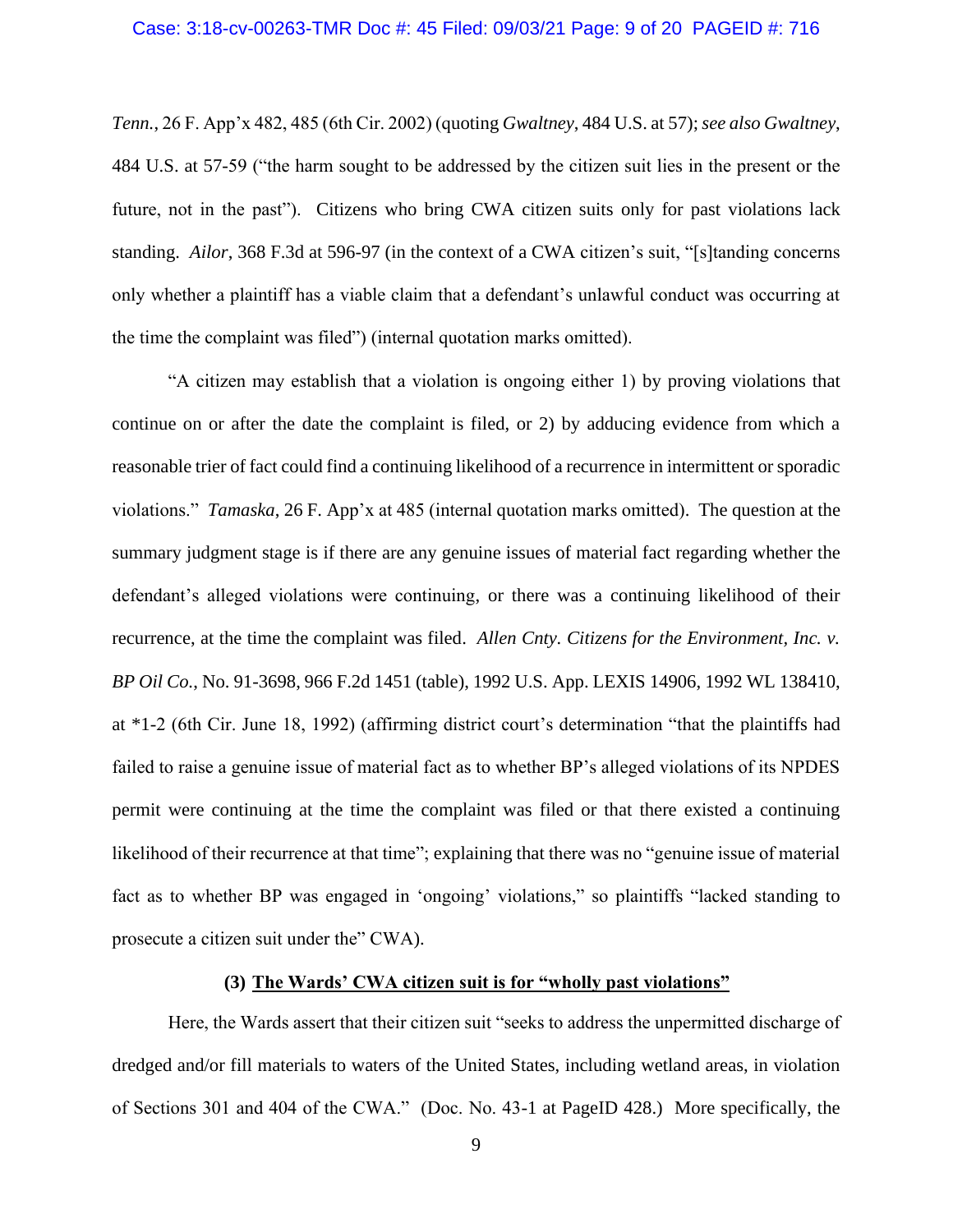### Case: 3:18-cv-00263-TMR Doc #: 45 Filed: 09/03/21 Page: 10 of 20 PAGEID #: 717

Wards claim that "[t]he earth moving activities that occurred during the installation of the two drainage channels" and "during the installation of the drainage tile throughout the subject property resulted in the placement of dredged material and/or fill material under CWA Section 404, 33 U.S.C. § 1344." (Doc. No. 13 at PageID 128-29.) The Wards claim that the dredged material and/or fill material constitute a "pollutant" under the CWA. (*Id.* at PageID 132.) And, the Wards claim that "[t]he earthmoving equipment used to place the dredged or fill material" constitute "point sources" under the CWA. (*Id.* at PageID 128-29.)

In the Motion, the Stuckes argue that there is no evidence of any ongoing activity or likely future activity which could give rise to a CWA violation. (Doc. No. 41 at PageID 308.) Therefore, according to the Stuckes, "Plaintiffs' CWA claim seeks to impose liability for wholly past violations, which is non-cognizable under controlling authority." (*Id.*) For purposes of analyzing this argument, the Court will assume, without deciding, that the Stuckes' other arguments in the Motion concerning the CWA claim would fail. Thus, the Court will assume that the CWA claim implicates "navigable waters," is not time-barred, does not seek to impose liability on the incorrect parties, and is not precluded by the farming exception.

In response to the "wholly past violations" argument, the Wards argue that "[t]he continued presence of dredged or fill material constitutes a continuing violation of the CWA." (Doc. No. 43- 1 at PageID 426.) They assert that the Stuckes have not remedied their violation of the CWA because they (1) did not obtain a permit for their discharges and did not change their drainage and discharge of their wetland areas or (2) remove or remediate the dredge and fill material and alteration of the headwaters of Boyd Creek. (*Id.*)

The Stuckes have met their initial burden of showing that the evidence fails to raise a genuine issue of material fact regarding whether the alleged violations were ongoing. *Frilling*,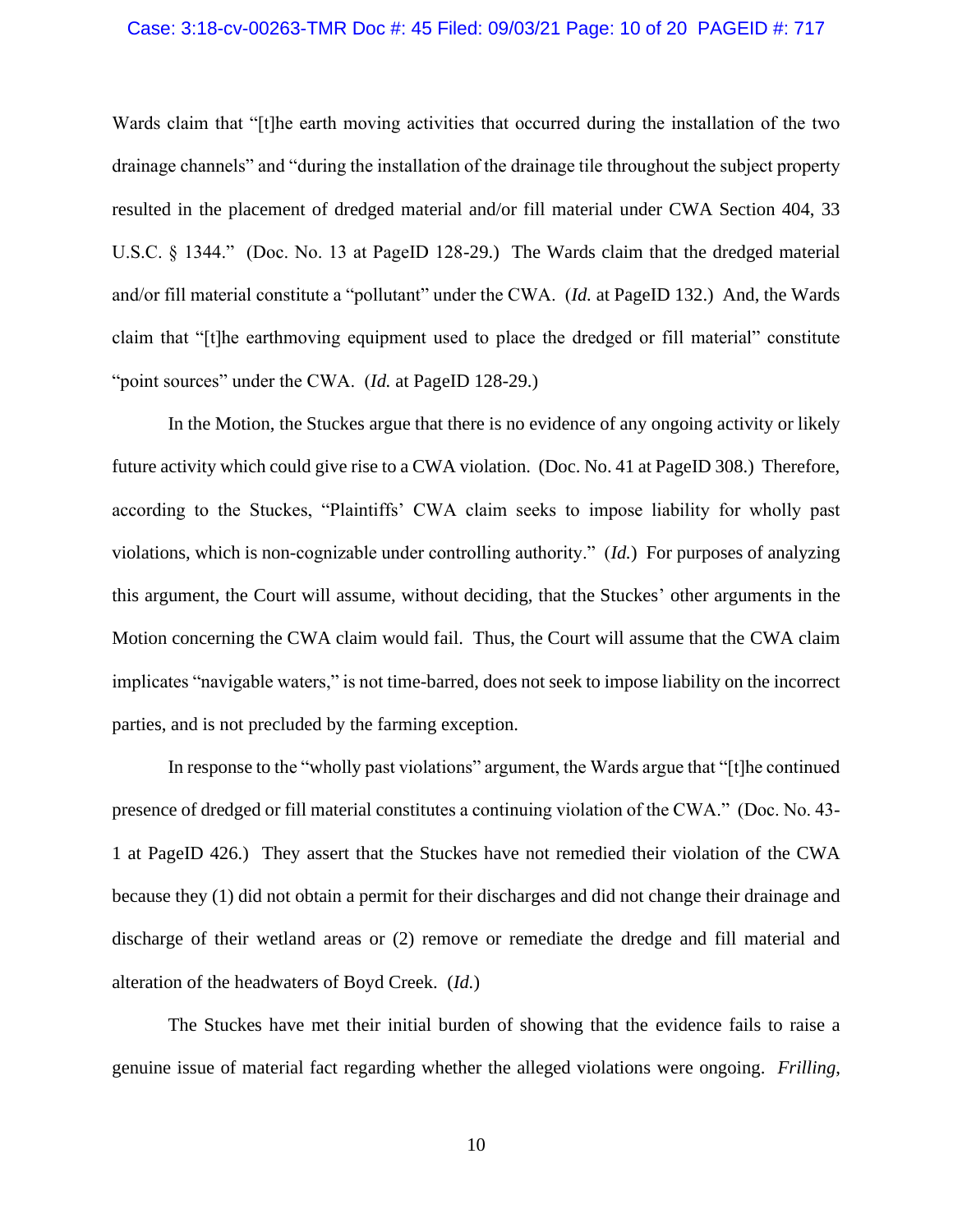101 F. Supp. 2d at 847 ("[a]t the summary judgment stage, the defendant bears the burden of demonstrating that the evidence of record does not raise a genuine issue of material fact as to whether [the alleged] violation was ongoing" at the time the action was filed). As shown above, the "earth moving activities" that the Wards claim resulted in the placement of dredged or fill material in violation of the CWA all took place prior to 2015. (*See* Doc. No. 13 at PageID 132- 33.) The Wards did not file the Complaint until 2018—long after those activities had ceased.

The Court then finds that the Wards have not met their burden to set forth specific facts showing that there is a genuine issue for trial. There is no evidence presented that the Stuckes were conducting any earth-moving activities when the Complaint was filed or since the Complaint was filed, and there is no evidence that the Stuckes will be conducting any earth-moving activities in the future. More broadly, there simply is no evidence to support that, at the time of filing the suit or at any time thereafter, there was an ongoing violation—a continuing "discharge of any pollutant" or the continuing likelihood of "a discharge of any pollutant" recurring. 33 U.S.C. § 1311; *Tamaska*, 26 F. App'x at 485. Therefore, the Court finds that there is no genuine issue of material fact as to whether the Stuckes were engaged in ongoing violations, so the Wards lack standing to prosecute a citizen suit under the CWA. *Allen Cnty. Citizens for the Environment*, 1992 WL 138410, at \*1; *Crigler v. Richardson*, No. 3:08-0681, 2010 U.S. Dist. LEXIS 55782, 2010 WL 2265675, at \*7 (M.D. Tenn. June 3, 2010) (where the alleged CWA violation took place in 2006, nothing indicated that the defendants were engaging in violations after 2006 or that any violation was continuous or intermittent, and the complaint was not filed until 2008, the alleged violation was "wholly past" and, therefore, the CWA claim was dismissed); *Bettis v. Town of Ontario, N.Y.*, 800 F. Supp. 1113, 1119 (W.D.N.Y. 1992) (granting defendants summary judgment on the CWA claim where "the undisputed facts demonstrate the absence of any activity which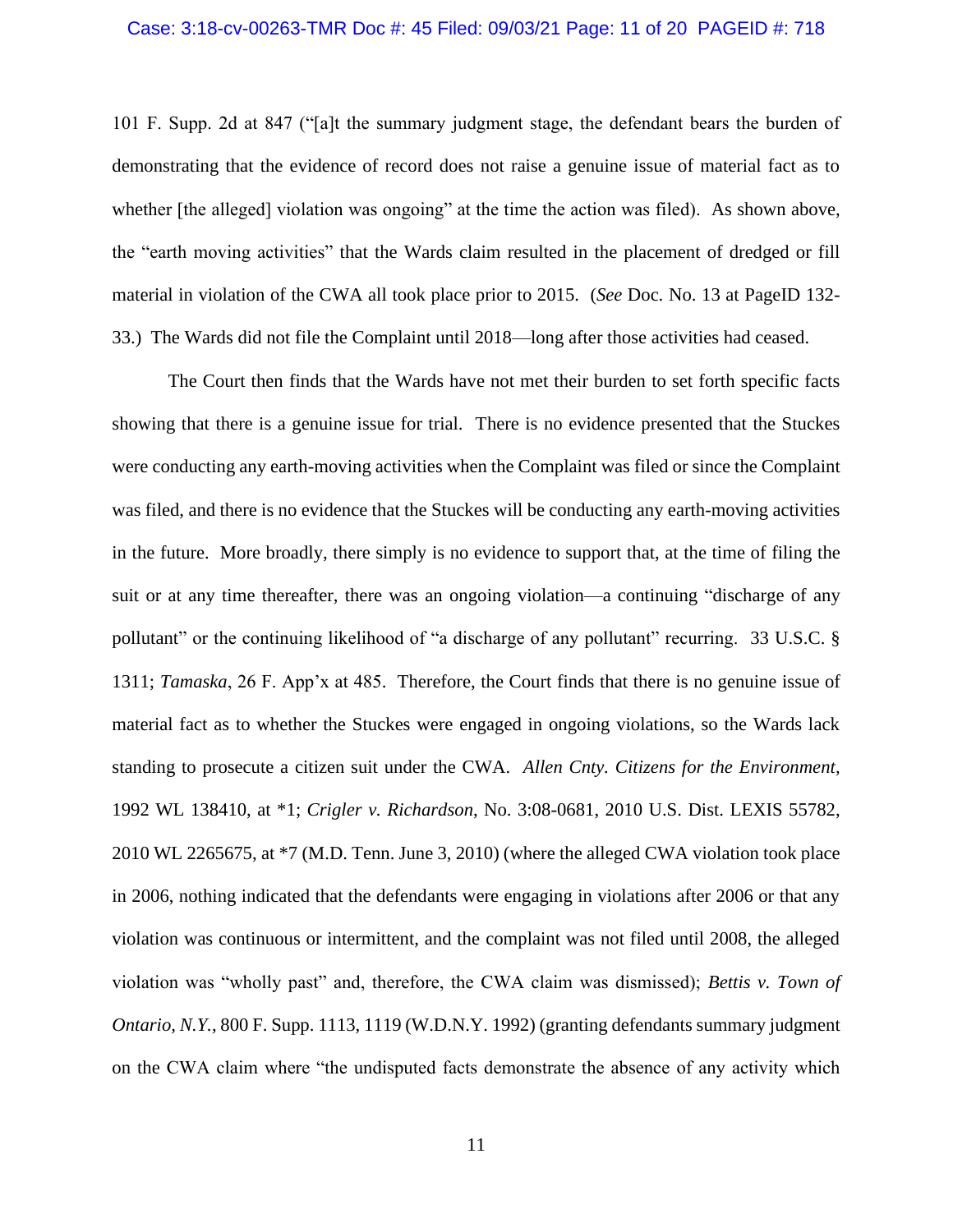could constitute an ongoing violation"); *Day*, 315 F. Supp. 3d at 1238 ("[c]essation of conduct, e.g., the discharging of a pollutant, under the CWA means that there is no longer a violation"; granting motion for summary judgment on the CWA claim where defendants' pipeline had not leaked since two years before the citizen-plaintiff filed the complaint); *c.f. Tamaska*, 26 F. App'x at 486 ("a defendant's voluntary cessation of a challenged practice after the filing of suit, but before entry of judgment, should not deprive the court of the ability to impose civil penalties for violations of the Act") (emphasis added).

The Wards fail to provide any evidence of a "continuous or intermittent violation." *Gwaltney*, 484 U.S. at 57. The title to the section of the Response brief addressing the "wholly past violations" issue is: "The Defendants' Discharges Are Ongoing and Unremediated." Tellingly, that title does not indicate that the alleged discharges are discharges of a pollutant. While it certainly may be true that, as a result of installing the grassed waterway channels and drainage tiles, there is a continuous or intermittent increase in the volume of water discharged from the channel on the end of the Stucke property, water is not a pollutant. 33 U.S.C. § 1362(6) (defining "pollutant" for purposes of the CWA); *Bettis*, 800 F. Supp. at 1119 ("water itself … is not a pollutant" and "[s]imply moving water from one place to another, therefore, does not constitute the discharge of a pollutant under the" CWA). Thus, even assuming as true the Wards' allegation that the drainage tiles installed by the Stuckes "significantly increased the rate and volume of water discharge and stormwater runoff into" the stream channel (Doc. No. 13 at PageID 128), there is no evidence to support that there has been a "discharge of any pollutant by any person" since the installation of the drainage tiles several years before this lawsuit was filed.<sup>3</sup> 33

<sup>3</sup> Moreover, in response to an interrogatory, the Wards admitted that they have no knowledge of any instance in the last ten years of either the Wards themselves or their neighbors removing any silt, dredged or fill material from the ditch referred to in the Complaint that runs next to their house. (Doc. No. 41-4 at PageID 406.)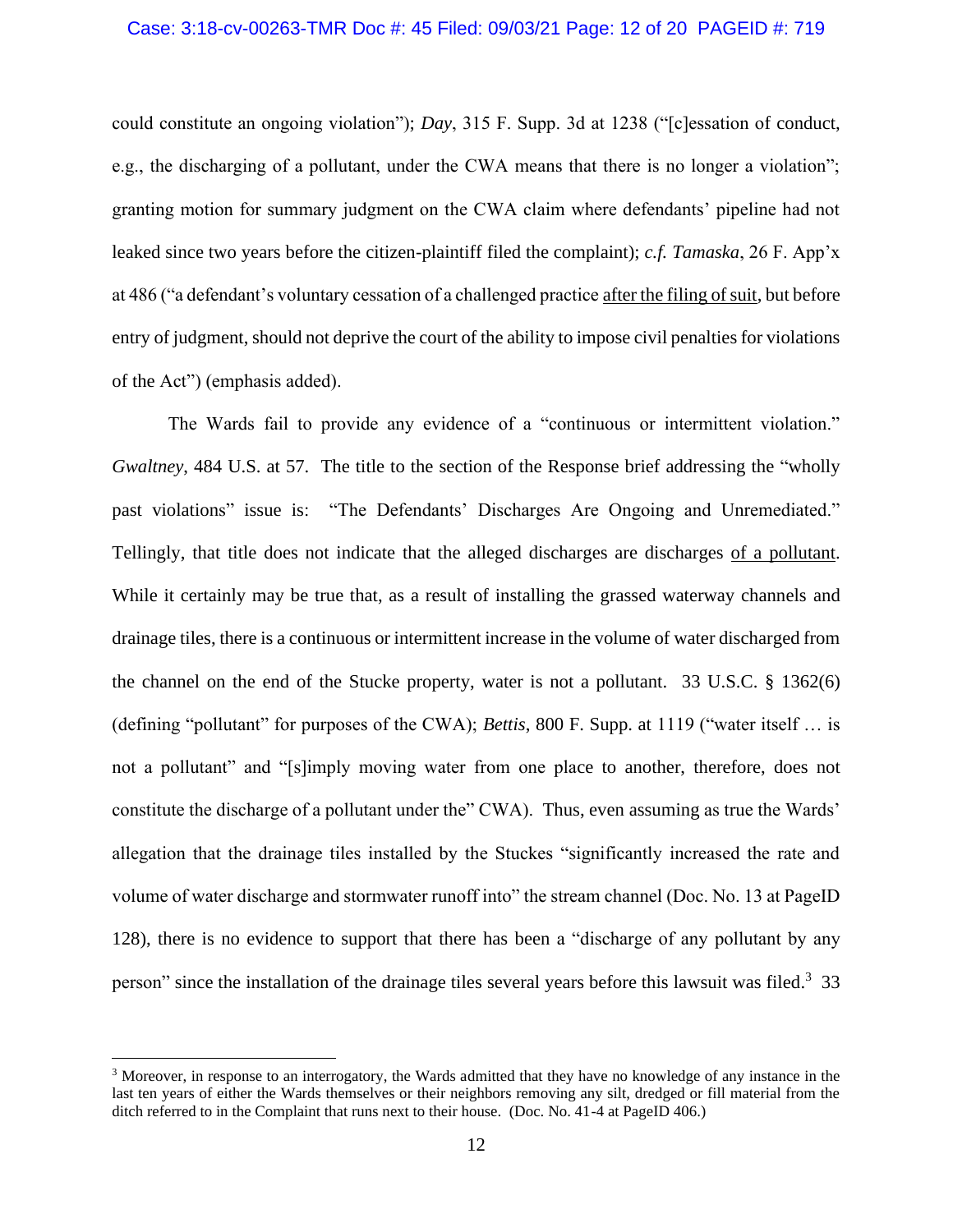U.S.C. § 1311. Therefore, the Wards' "remedy, if any, is not grounded in the Clean Water Act in federal court." *Bettis*, 800 F. Supp. at 1120.

The Response also implicitly acknowledges that the actions alleged to be CWA violations are not ongoing (and it is only the effects of those (alleged) violations that continue) when it states: "[I]t is a direct result of the Defendants' excavation activities and the installation of field drainage tiles—the unpermitted discharge of dredge and fill materials—that has led to the stream channel abutting the Plaintiffs' property to flood and continue to experience damages related to flooding" (Doc. No. 43-1 at PageID 430 (emphasis added)). *See Day*, 315 F. Supp. 3d at 1239 ("[w]hile some effects remain from the leak [of Defendant's pipeline], at the time of Plaintiffs' filing [the complaint] there was no point source discharge, nor was there any 'reasonable likelihood' of future point source discharge from Defendants' pipeline" so "[t]he violation is therefore not 'ongoing'").

The situation here is similar to the one presented in *Bettis*. In that case, the citizen-plaintiffs alleged that the developer of the subdivision in which they lived filled in that area—which had allegedly been a wetland—without a permit, in violation of the CWA. *Bettis*, 800 F. Supp. at 1115. However, that activity (i.e., filling in parts of the wetland) ceased years before the complaint was filed, and the evidence submitted by the plaintiffs in opposition to defendants' motion for summary judgment did not indicate that any further excavation occurred after that time or provide "any basis upon which to believe that such activity is likely to recur in the future." *Id.* at 1119. The plaintiffs also alleged that a stream had been diverted, causing erosion and flooding that damaged their property. *Id.* The district court explained that, while the evidence showed that the course of the stream had been diverted, "there is no indication that any pollutants were discharged either into the stream or from the stream into another body of water." *Id.* Although the plaintiffs "allege[d] that the resulting flooding has damaged their property," "[s]imply moving water from one place to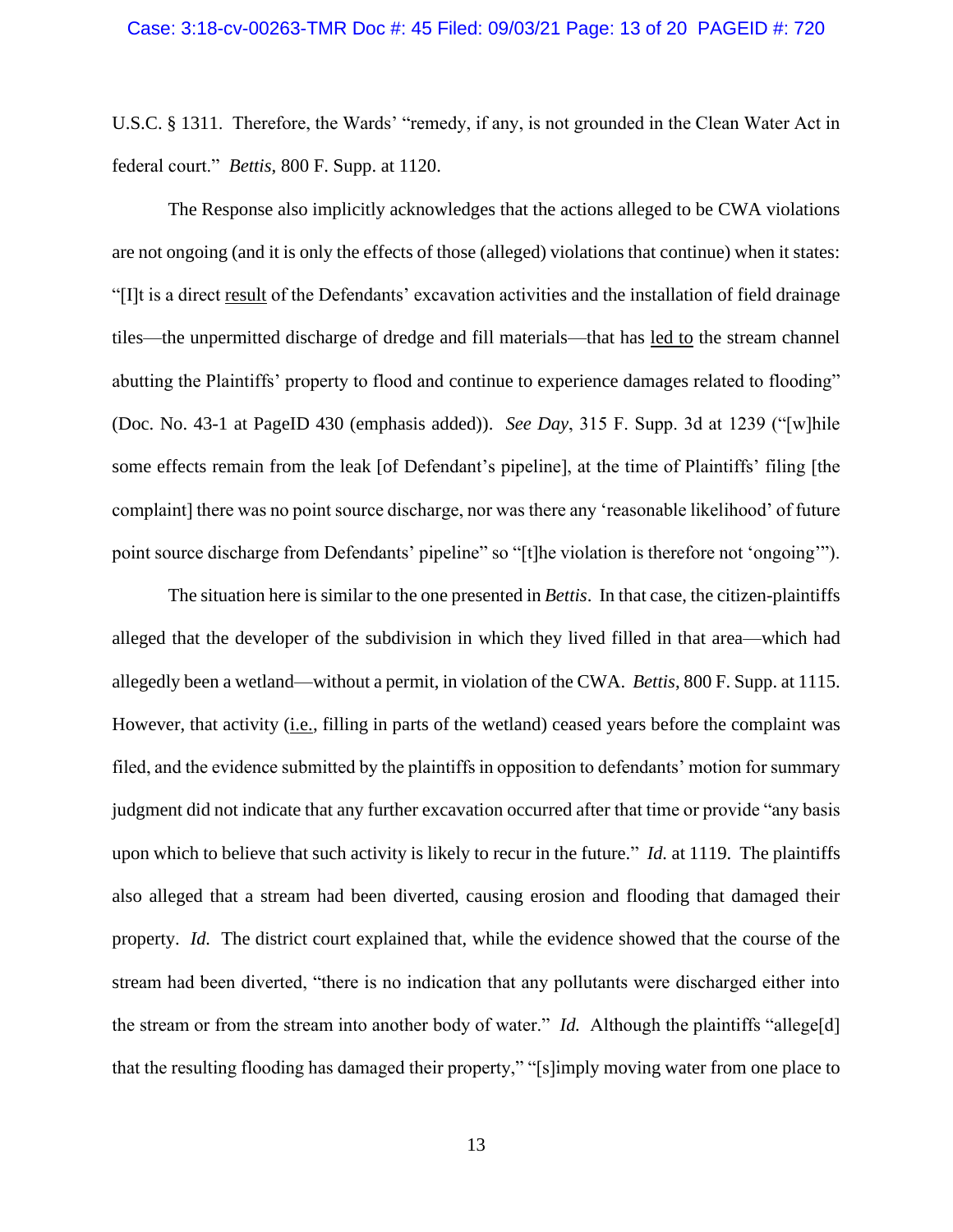### Case: 3:18-cv-00263-TMR Doc #: 45 Filed: 09/03/21 Page: 14 of 20 PAGEID #: 721

another … does not constitute the discharge of a pollutant under the Act." *Id.* Therefore, the court granted the defendants summary judgment on the CWA claim. *Id.*

The Court also notes that *Cundiff* is distinguishable from the present case on the continuing violation issue. First and foremost, whether there was an "ongoing violation" or a state of "continuous or intermittent violation" was never at issue in that case. *Cundiff* was not a citizen's suit. And, even after the Army Corp of Engineers had sent the defendant in that case a cease-anddesist letter "specifically prohibiting any further activity involving the placement of excavated or fill material into" defendant's own wetlands without a federal permit, the defendant "continued his draining and ditch digging activities, simply ignoring whatever government directives came his way," up to the government's filing of its lawsuit that alleged violations of 33 U.S.C. § 1311(a) for discharging pollutants into the waters of the United States without a permit. *Cundiff*, 555 F.3d at 204-05.

The Wards state in their Response brief that they "have alleged … that continuous and intermittent violations have occurred due to the Stuckes' failure to obtain a permit for its discharge." (Doc. No. 43-1 at PageID 434 (emphasis added).) In accordance with *Gwaltney*, such good faith allegations were sufficient at the motion for judgment on the pleadings (or motion to dismiss) stage to avoid dismissal. *Gwaltney*, 484 U.S. at 64 (33 U.S.C. § 1365 "confers jurisdiction" over citizen suits when the citizen-plaintiffs make a good-faith allegation of continuous or intermittent violation"); *see also Ohio Pub. Int. Rsch. Grp.*, 963 F. Supp. at 640 (recognizing that "proving on-going violations of environmental standards at the pleading stage, without the benefit of discovery, would often be an insurmountable obstacle to the initiation of a citizen suit"). But, of course, we are no longer at the motion to dismiss stage. The discovery period is complete. Now, at the summary judgment stage, citizen-plaintiffs must offer evidence to support their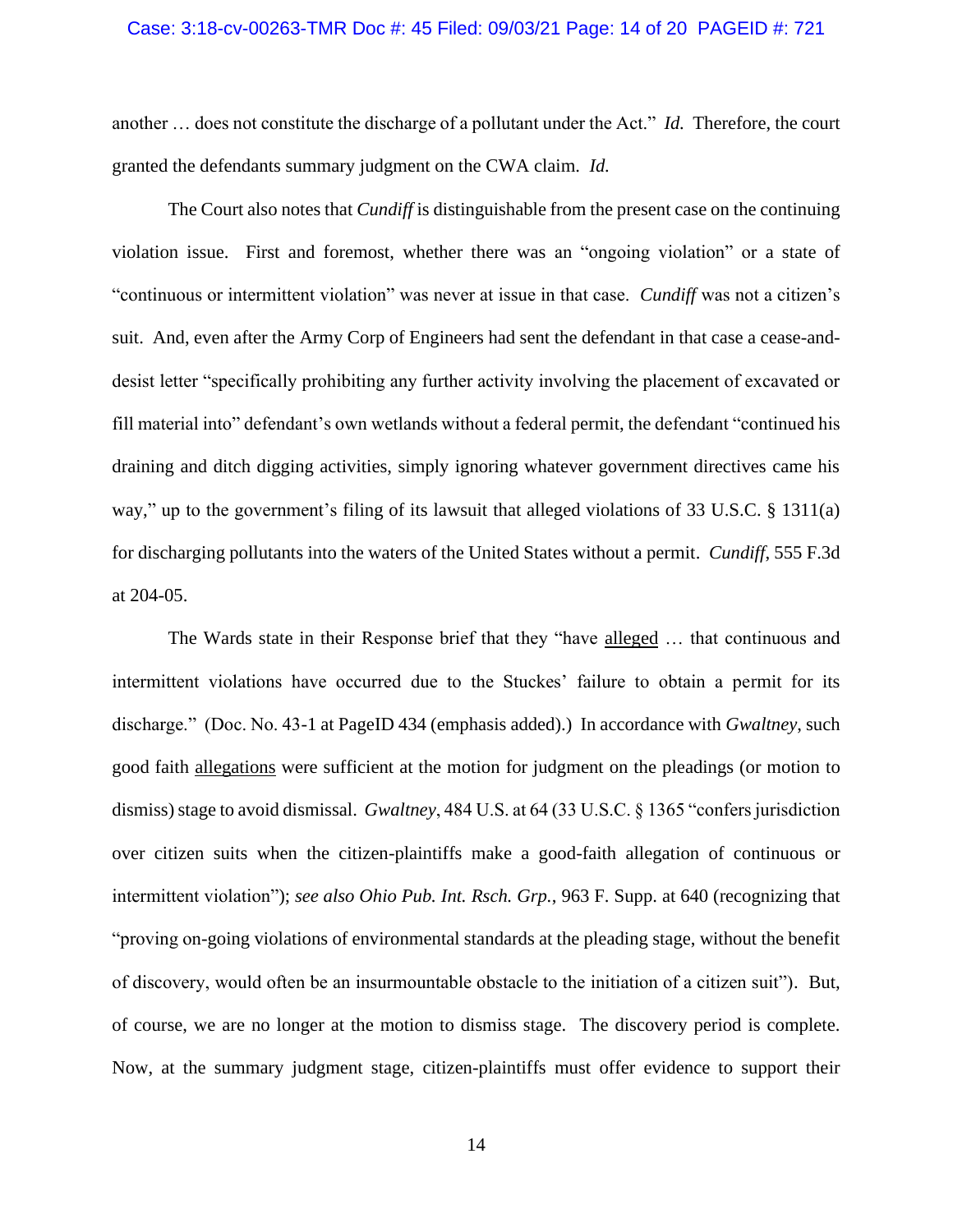allegations. *Anderson*, 477 U.S. at 248-50; *Gwaltney*, 484 U.S. at 66 (if the plaintiffs' allegations "were in fact, untrue, then the [defendants] should have moved for summary judgment on the … issue and demonstrated to the District Court that the allegations were sham and raised no genuine issue of fact. If the defendant fails to make such a showing after the plaintiff offers evidence to support the allegation, the case proceeds to trial on the merits, where the plaintiff must prove the allegations in order to prevail") (internal quotation marks omitted) (emphasis added). Yet, none of the evidence cited by the Wards in their Response brief (or otherwise) supports that "continuous and intermittent violations have occurred." (Doc. No. 43-1 at PageID  $434.^4$ ) In short, after the Stuckes met their initial burden (*Celotex Corp.*, 477 U.S. at 323), the Wards failed to meet their burden of setting forth specific facts showing that there is a genuine issue for trial regarding whether the violation(s) are "wholly past." *Gwaltney*, 484 U.S. at 64 (the CWA "does not permit citizen suits for wholly past violations"); *see also Anderson*, 477 U.S. at 248-50; *Celotex Corp.*, 477 U.S. at 324 (Rule 56 "requires the nonmoving party to go beyond the [unverified] pleadings" and present some type of evidentiary material in support of its position).

The Wards also assert in their Response brief that "[t]he dredge and fill remains in the altered wetlands, resulting in a continuing violation." (Doc. No. 43-1 at PageID 435.) However, the Wards do not provide any evidentiary material to support the assertion that dredge and fill remains in the altered wetlands. This dooms the Wards' argument regarding the (alleged) continued presence of dredge and fill material.

<sup>&</sup>lt;sup>4</sup> In their Response brief, the Wards also state: "[A]s already briefed and decided upon in the resolution of the Defendant's Motion for Judgment on the Pleadings, the continued presence of dredged or fill material constitutes a continuing violation of the CWA." (Doc. No. 43-1 at PageID 434.) First, the Court made no such decision on that issue whatsoever. Perhaps unsurprisingly, the Wards do not provide any citation to the Court's prior order to support their statement. Second, and as specifically stated in that prior order, that prior motion was decided on an entirely different standard of review. (*See* Doc. No. 20 at PageID 247 (denying motion for judgment on the pleadings "in accordance with the standard set forth above for ruling on a motion for judgment on the pleadings," and expressly stating that "[t]he Court stresses that its decision is based on the allegations in the pleadings and that it is not making any decision regarding whether the CWA claim will or will not withstand any subsequent motion practice").)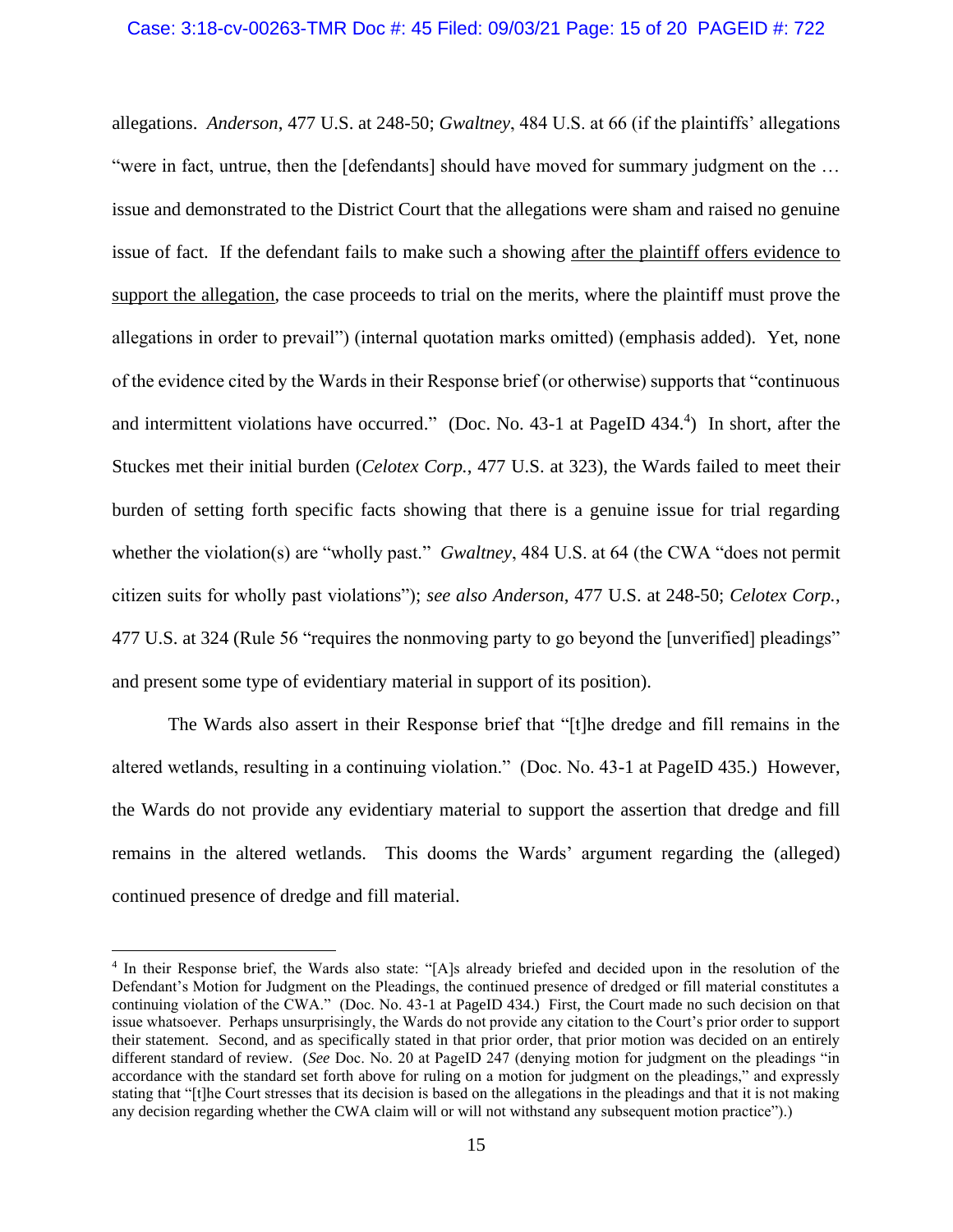### Case: 3:18-cv-00263-TMR Doc #: 45 Filed: 09/03/21 Page: 16 of 20 PAGEID #: 723

Yet, even if there was evidentiary support for the Wards' assertion, the Court would not find that the continued presence of dredge or fill material constitutes an ongoing violation in this particular case. The Court acknowledges that this is an issue that has divided courts, and there are good arguments on both sides of the issue.<sup>5</sup> See, e.g., Day, 315 F. Supp. 3d at 1236 (explaining that "two competing interpretations have arisen since *Gwaltney*" regarding "what constitutes an ongoing violation").

One line of cases (cited by the Stuckes) supports that pollutant simply remaining in navigable water is not an ongoing violation. For example, the Second Circuit Court of Appeals has held that "[t]he present violation requirement of the [CWA] would be completely undermined if a violation included the mere decomposition of pollutants." *Conn. Coastal Fishermen's Ass'n v. Remington Arms Co., Inc.*, 989 F.2d 1305, 1313 (2d Cir. 1993). In that case, the defendant had owned and operated a trap and skeet shooting club where clay targets and lead shot (alleged pollutants) ended up in the adjacent waters of Long Island Sound. *Id.* at 1308. By the time the citizen-plaintiff had filed suit, the defendant had stopped operating the shooting club. *Id.* at 1312. However, "none of the lead shot or the clay target fragments" had been removed from the waters either at the time the plaintiff had filed suit or at the time the court issued its opinion. *Id.* at 1310. The Second Circuit held that the citizen-plaintiff's CWA claim "was directed at wholly past violations" and, therefore, "summary judgment was properly granted in [defendant's] favor dismissing plaintiff's suit against it." *Id.* at 1313; *see also, e.g., Pawtuxet Cove Marina, Inc. v. Ciba-Geigy Corp.*, 807 F.2d 1089, 1094 (1st Cir. 1986) (dismissing citizen-plaintiff's CWA claim for violations of a permit that limited defendant's discharges of wastewater because there was no reasonable likelihood that defendant's alleged infractions would continue given that it had ceased

<sup>5</sup> Neither party directs the Court to a Sixth Circuit Court of Appeals decision on this issue, and the Court has not found a Sixth Circuit Court of Appeals decision addressing the issue or the competing lines of cases.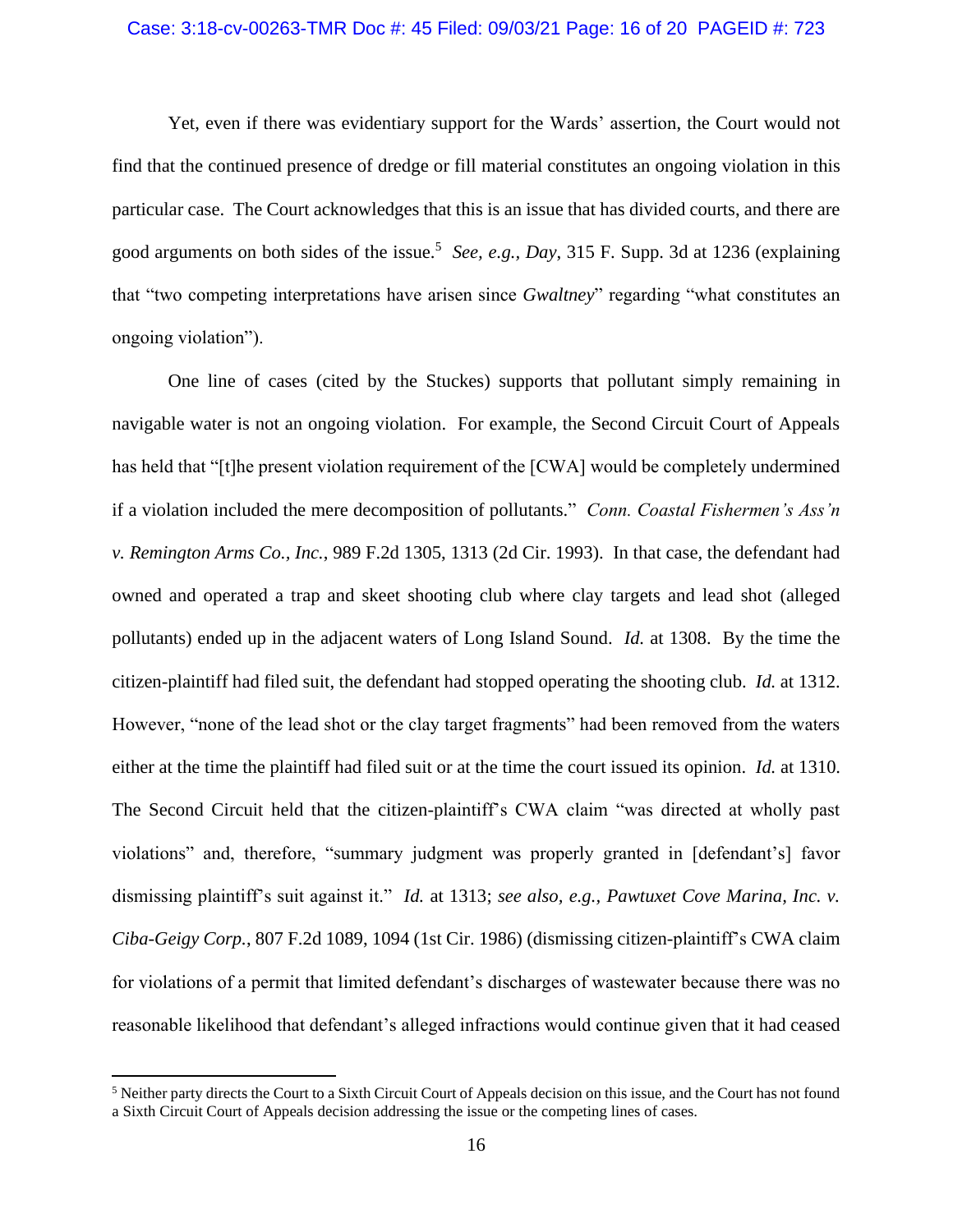### Case: 3:18-cv-00263-TMR Doc #: 45 Filed: 09/03/21 Page: 17 of 20 PAGEID #: 724

operating under the permit); *Wilson v. Amoco Corp.*, 33 F. Supp. 2d 969, 975-76 (D. Wyo. 1998) (granting summary judgment on plaintiff citizens' CWA claims "because Defendants presently are not adding—and were not adding at the time Plaintiffs filed their complaint—any pollutants from a point source into navigable waters or tributary ground water, and because there is no threat of a continuing or future CWA violation"); *Aiello v. Town of Brookhaven*, 136 F. Supp. 2d 81, 121 (E.D.N.Y. 2001) (dismissing citizen-plaintiffs' CWA claim where "[t]here is no particular warrant for assessing CWA penalties against the [defendant] for failing to obtain a permit in contemplation that the closed landfill at some future date might leak pollutants into navigable waters").

However, another line of cases from outside of the Sixth Circuit (cited by the Wards) provides legal support for the Wards' argument that "[t]he continued presence of dredged or fill material constitutes a continuing violation of the CWA" (Doc. No. 43-1 at PageID 426; *see also id.* at PageID 434-35). In contrast to the line of cases relied on by the Stuckes (including *Conn. Coastal Fishermen's Ass'n*), the line of cases relied on by the Wards essentially takes "a broad view of what constitutes an 'ongoing' violation: that the failure to undertake remedial measures to remove the effects of a wholly past violation of the CWA constitutes an ongoing violation." *Day*, 315 F. Supp. 3d at 1236 (citing *Sasser v. EPA*, 990 F.2d 127, 129 (4th Cir. 1993) ("[e]ach day the pollutant remains in the wetlands without a permit constitutes an additional day of violation"); *City of Mountain Park, Ga. v. Lakeside at Ansley, LLC*, 560 F. Supp. 2d 1288, 1293 (N.D. Ga. 2008); *Informed Citizens United, Inc. v. USX Corp.*, 36 F. Supp. 2d 375 (S.D. Tex. 1999)).

Again, the Court believes that, even if there was evidence of the continued presence of dredged or fill material, it would not constitute an "ongoing violation" here. In addition to the line of cases cited by the Stuckes (including *Conn. Coastal Fishermen's Ass'n*), support for this conclusion comes from the Sixth Circuit's statement in *Tamaska*: "A citizen may establish that a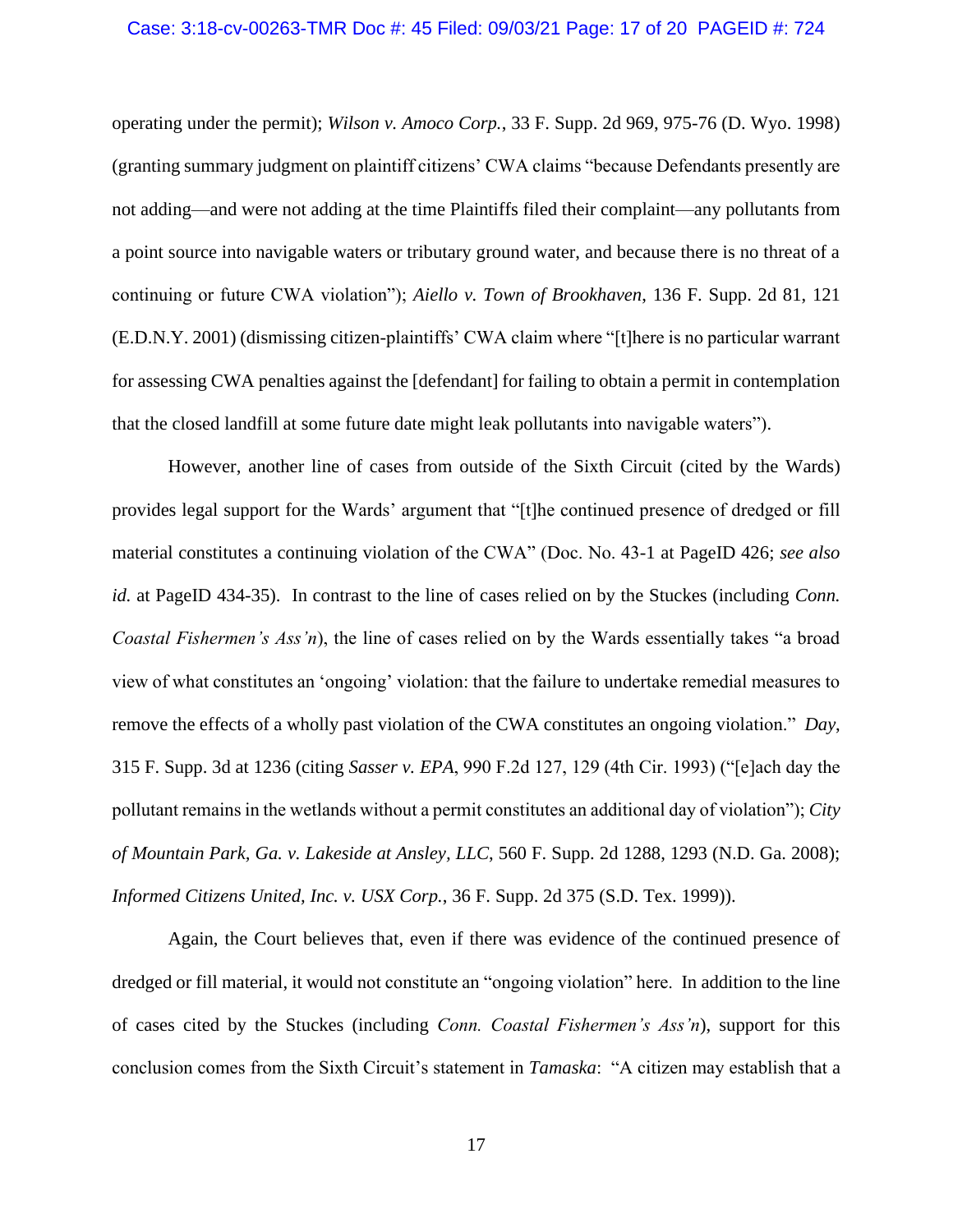### Case: 3:18-cv-00263-TMR Doc #: 45 Filed: 09/03/21 Page: 18 of 20 PAGEID #: 725

violation is ongoing either 1) by proving violations that continue on or after the date the complaint is filed, or 2) by adducing evidence from which a reasonable trier of fact could find a continuing likelihood of a recurrence in intermittent or sporadic violations." *Tamaska*, 26 F. App'x at 485 (internal quotation marks omitted). This statement shows that the requirements of a violation likewise must be ongoing. *Id.* Again, the alleged violation here is of 33 U.S.C. § 1311, which states that "the discharge of any pollutant by any person shall be unlawful," and it requires (1) an addition  $(2)$  of a pollutant  $(3)$  to navigable waters  $(4)$  from a point source  $(5)$  by a person. In contrast to, for example, a defendant whose pipe continues to leak pollutant into a navigable water, the mere presence of a pollutant does not meet these requirements. *See also Gwaltney*, 484 U.S. at 57 (explaining that the most natural reading of the "to be in violation" requirement from 33 U.S.C. 1365 is "a reasonable likelihood that a past polluter will continue to pollute in the future"); *Crigler*, 2010 WL 2265675, at \*6-7 (despite plaintiff's argument that "courts have struggled to apply this wholly past doctrine and the better reasoned cases hold that pollution is not wholly past, so long as material deposited in a water of the United States remains in those waters," dismissing CWA claim where the single alleged violation occurred about four years prior to the institution of the litigation) (internal quotation marks omitted).

In summary, the Stuckes are entitled to summary judgment on Count 1. This does not mean, however, that the Wards are precluded from succeeding on other claims. *See, e.g., Wilson*, 33 F. Supp. 2d at 980-81 (despite granting summary judgment on citizen-plaintiff's CWA claim, denying summary judgment on common law claims of trespass, nuisance, and negligence claims, among others); *see also Day*, 315 F. Supp. 3d at 1240 ("[i]t must be emphasized that the conclusion that there is no ongoing CWA violation, because there is no ongoing discharge from a point source, does not necessarily absolve past violators from any and all liability for their acts"; "[o]ther state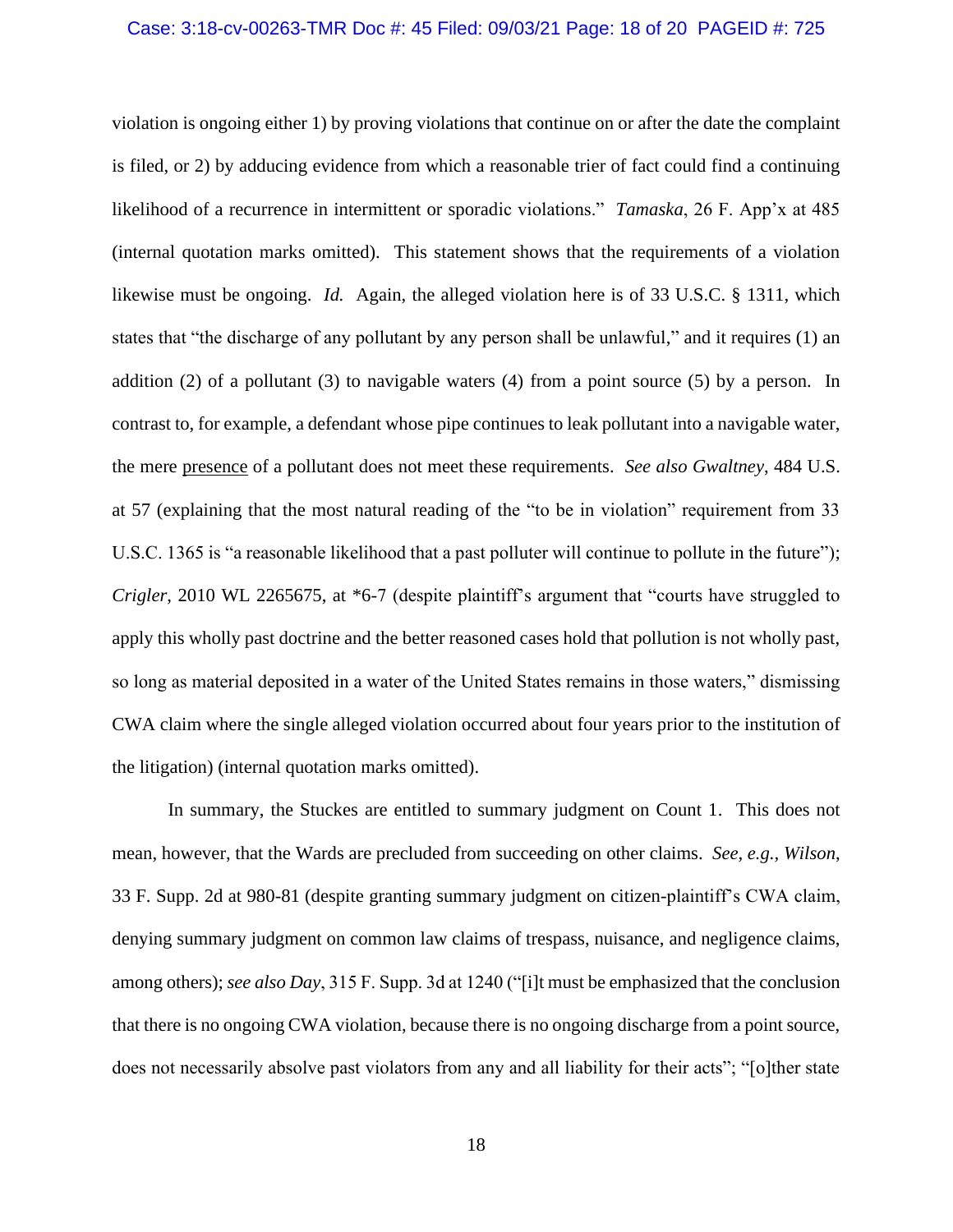### Case: 3:18-cv-00263-TMR Doc #: 45 Filed: 09/03/21 Page: 19 of 20 PAGEID #: 726

and federal laws provide a latticework of responsibilities and liability for *past and present* conduct") (emphasis in original).

## **B. State Law Private Nuisance and Trespass Claims (Counts 2 & 3)**

The only remaining counts in the Complaint are two Ohio state law claims: private nuisance and trespass. Given that the Court has granted judgment for Defendants on the only claim in the Complaint over which it has original jurisdiction, the Court declines to exercise supplemental jurisdiction over Plaintiffs' remaining claims. 28 U.S.C. § 1367(c)(3) ("The district courts may decline to exercise supplemental jurisdiction over a claim … if … the district court has dismissed all claims over which it has original jurisdiction"); *Harper v. AutoAlliance Int'l, Inc.*, 392 F.3d 195, 210 (6th Cir. 2004) (although dismissal is not mandatory because supplemental jurisdiction is a doctrine of discretion, not of plaintiff's right, "[g]enerally, if the federal claims are dismissed before trial, the state claims should be dismissed as well") (internal quotation marks omitted). Therefore, the Court dismisses the two remaining claims without prejudice to refiling them in state court. *Booker v. City of Beachwood*, 451 F. App'x 521, 522-23 (6th Cir. 2011) ("Once [a] district court dismisse[s] all of the claims over which it ha[s] original jurisdiction, it act[s] squarely within its discretion by declining supplemental jurisdiction over the remaining [state law] claim[s] and dismissing [them] without prejudice"). In this Order, the Court simply decides that Plaintiffs' claim under the CWA fails, not whether the two state law claims may or may not be viable or successful if refiled in state court. *Bettis*, 800 F. Supp. at 1115 (declining to retain jurisdiction over plaintiffs' state law claims and, therefore, dismissing them where the CWA claim was plaintiffs' only federal claim and the court granted summary judgment to defendants on the CWA claim).

### **IV. CONCLUSION**

For the reasons stated above, the Court **GRANTS, IN PART,** Defendants' Motion for